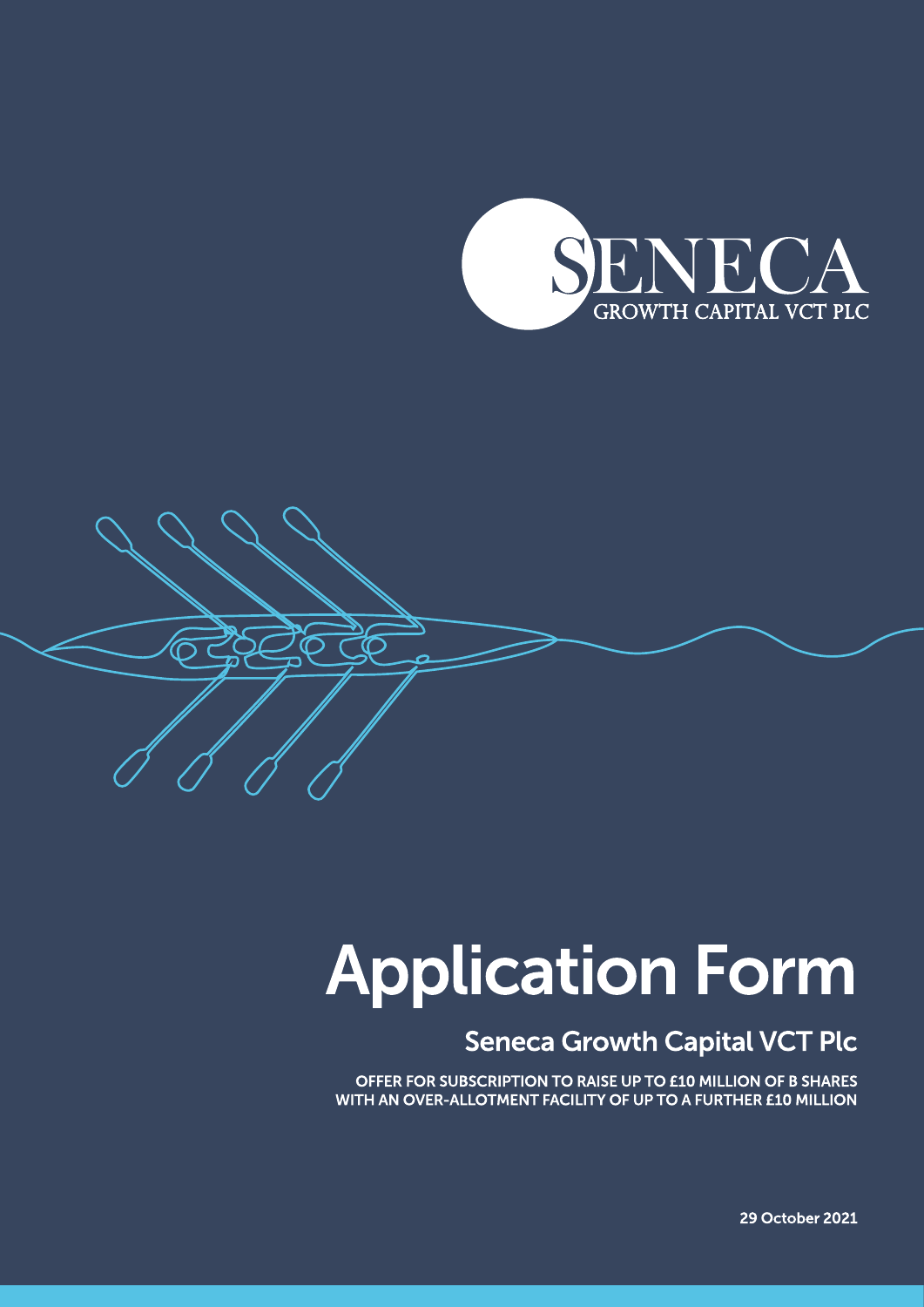## **Seneca Growth Capital VCT Plc B Shares Application form**

This Application form is being provided for accessibility purposes only. If you're able to, please complete the application electronically at **https://seneca.nevilleregistrars.co.uk/**. Alternatively, if you require a paper application form, please proceed with this form.

If you are in any doubt about the action to take you are recommended to seek your own financial advice immediately from your stockbroker, bank manager, solicitor, accountant, fund manager or other independent financial adviser authorised under the Financial Services and Markets Act 2000 who specialises in advising on the acquisition of shares and other securities. Save where the context otherwise requires, words and expressions defined in the prospectus issued by Seneca Growth Capital VCT Plc on 29 October 2021 have the same meanings when used in this Application form.

**IMPORTANT – before completing this form please read the accompanying notes.** 

**PLEASE USE BLOCK CAPITALS TO COMPLETE THE FORM AND ENSURE YOU ANSWER ALL THE QUESTIONS MARKED WITH AN ASTERISK (\*).**

*IF YOU ARE A NOMINEE APPLYING ON BEHALF OF A BLOCK OF INVESTORS, PLEASE DO NOT COMPLETE THIS FORM. INSTEAD PLEASE CONTACT THE RECEIVING AGENT FOR ALTERNATIVE INSTRUCTIONS.*

**ONLINE APPLICATION: To make an Application online, please visit https://seneca.nevilleregistrars.co.uk/ and follow the on screen instructions.** 

#### **PRIVACY NOTICE**

The information you will be asked to confirm and/or input on the subsequent pages will be used by Seneca Partners Limited, Neville Registrars Limited, the Company and any other third-party advisers or intermediaries for the purposes of the application process, as well as to service your investment moving forward, such as:

- to process your Application and verify your identity;
- to allot your shares and provide the relevant documentation in connection with your shareholding if your Application is successful;
- to pay dividends and process other corporate actions as necessary; and
- to provide you with any reports or information required by law.

Your information will be obtained and held securely as well as in an encrypted format.

Neville Registrars Limited will not not share your data with any other party other than those listed above unless required by; you (the investor) or, by a legal body whereby Neville Registrars Limited are required to do so by law.

**You may ask us to inform, update, or remove any information we hold on behalf of Seneca and the Company, by contacting us via email; [support@nevilleregistrars.co.uk,](mailto:support@nevilleregistrars.co.uk) providing that processing your request would not conflict with any law or regulatory requirement. A copy of our general privacy policy can be found at <https://www.nevilleregistrars.co.uk/privacypolicy>**

**Should you have any questions in relation to the process, please call us on 0121 585 1131, or alternatively by email: [support@nevilleregistrars.co.uk.](mailto:support@nevilleregistrars.co.uk)**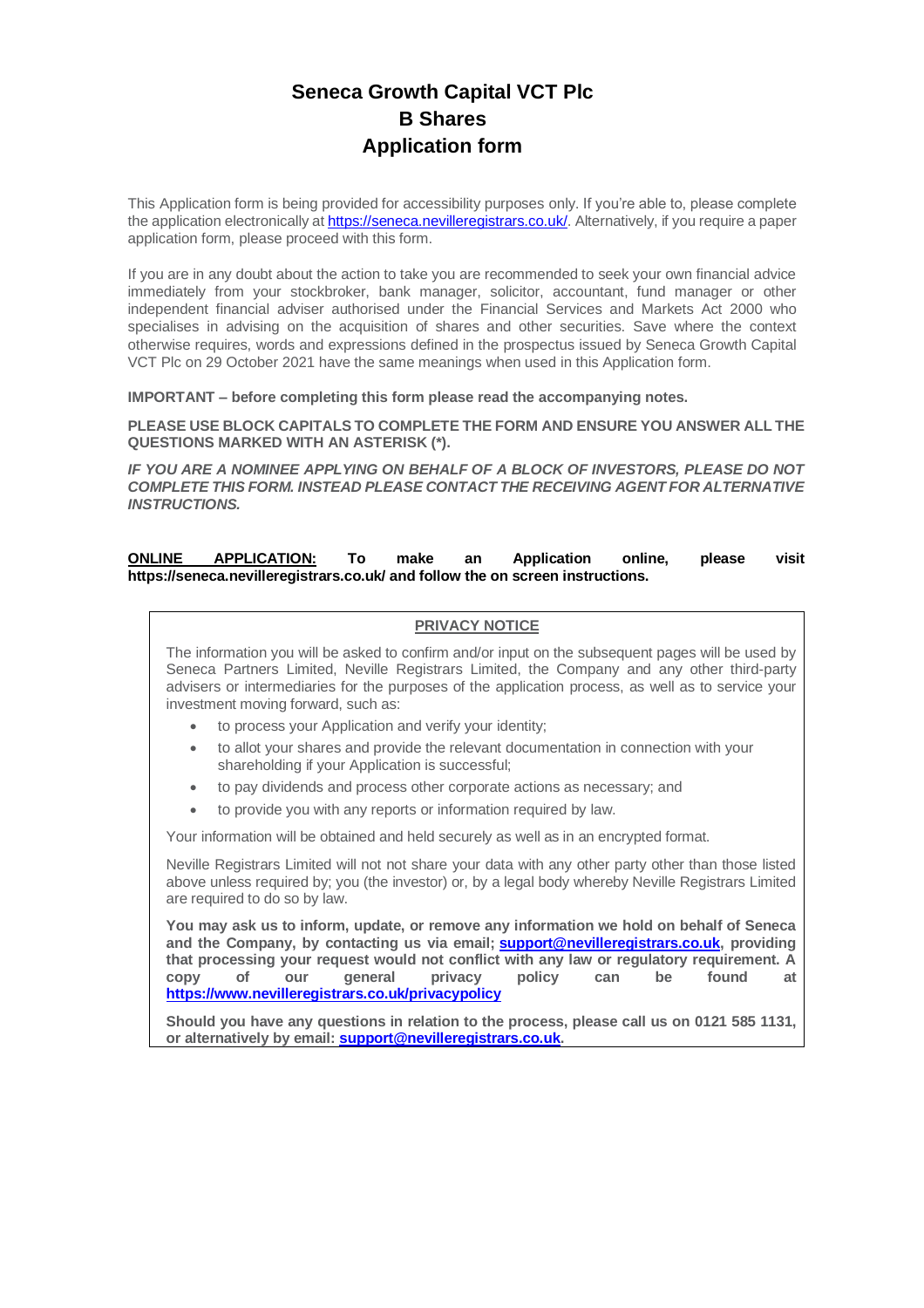#### **1. Personal Details**

| Title*:                                                                                                                                                       | Forename(s)*:                                               |                              |  |
|---------------------------------------------------------------------------------------------------------------------------------------------------------------|-------------------------------------------------------------|------------------------------|--|
| Surname*:                                                                                                                                                     |                                                             |                              |  |
| Address *:                                                                                                                                                    |                                                             |                              |  |
|                                                                                                                                                               |                                                             |                              |  |
| Postcode *:                                                                                                                                                   |                                                             | Telephone number*:           |  |
|                                                                                                                                                               | Previous address (if less than 3 years at current address): |                              |  |
|                                                                                                                                                               |                                                             |                              |  |
|                                                                                                                                                               |                                                             |                              |  |
| Email address *:                                                                                                                                              |                                                             |                              |  |
| Offer code, if applicable:                                                                                                                                    |                                                             |                              |  |
| Date of birth *:                                                                                                                                              |                                                             | National Insurance number *: |  |
| Are you a US citizen? (Please tick) *:                                                                                                                        |                                                             | <b>No</b><br>Yes             |  |
| Please list below any country(ies), other than the UK, in which you are a resident for tax purposes<br>and the relevant Taxpayer Identification Number (TIN): |                                                             |                              |  |
| Country 1                                                                                                                                                     |                                                             | TIN <sub>1</sub>             |  |
| Country 2                                                                                                                                                     |                                                             | TIN <sub>2</sub>             |  |
| Country 3                                                                                                                                                     |                                                             | TIN <sub>3</sub>             |  |

#### Nominee/CREST

If you wish that any B Shares for which your subscription amount is accepted are issued to your CREST/non-CREST nominee, please provide the relevant details below

| Nominee name:         | Nominee email:                |
|-----------------------|-------------------------------|
| Nominee address:      |                               |
| Nominee contact name: | Nominee contact phone number: |
| CREST participant ID: | CREST member account ID:      |

Please tick the box if you would like to receive an acknowledgement of receipt for your Application by email

| Please tick the box if you are happy to receive periodic news, updates and offers from Seneca |  |  |
|-----------------------------------------------------------------------------------------------|--|--|
| and associated companies by email                                                             |  |  |

If you do not provide an email address above, we are obliged to send you notifications by letter to the address provided. However, we continue to encourage all of our investors to switch to receiving updates from the Company via e-mail and documents in soft copy. This enables you to receive documents more quickly and has the added benefits of being more environmentally friendly and reducing printing and postage costs.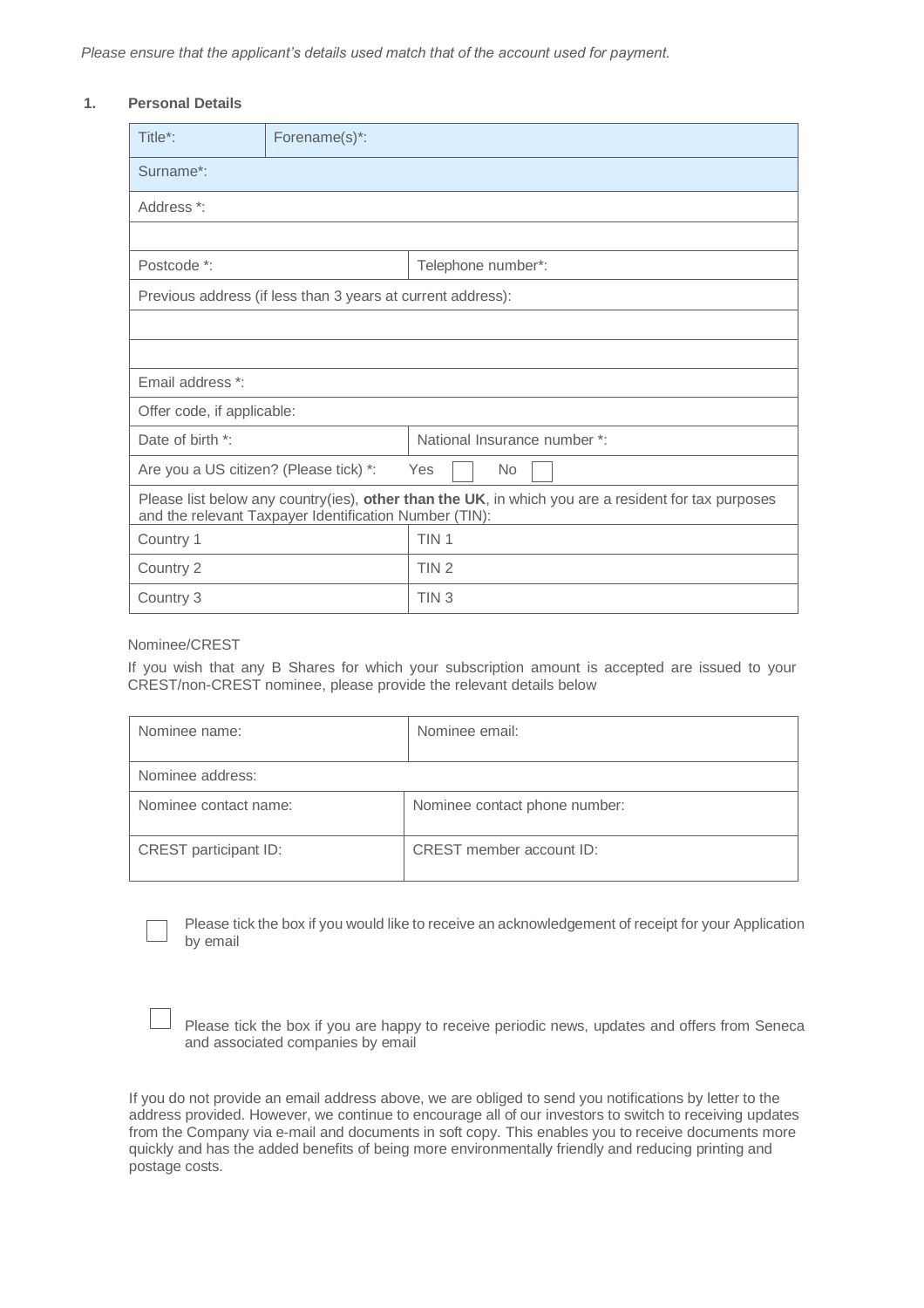#### **Financial advice**

Please indicate below if you have received financial advice in relation to your application.\*



Yes, I have received financial advice and agreed an up-front Adviser Charge with my financial intermediary firm.

| ___ |  |  |
|-----|--|--|
|     |  |  |
|     |  |  |
|     |  |  |
|     |  |  |
|     |  |  |
|     |  |  |
|     |  |  |

No, I have not received financial advice (execution only intermediary) or I have received financial advice but I am a Professional Client of my financial intermediary firm, which has elected to receive commission.



No, I have not received financial advice (direct investor).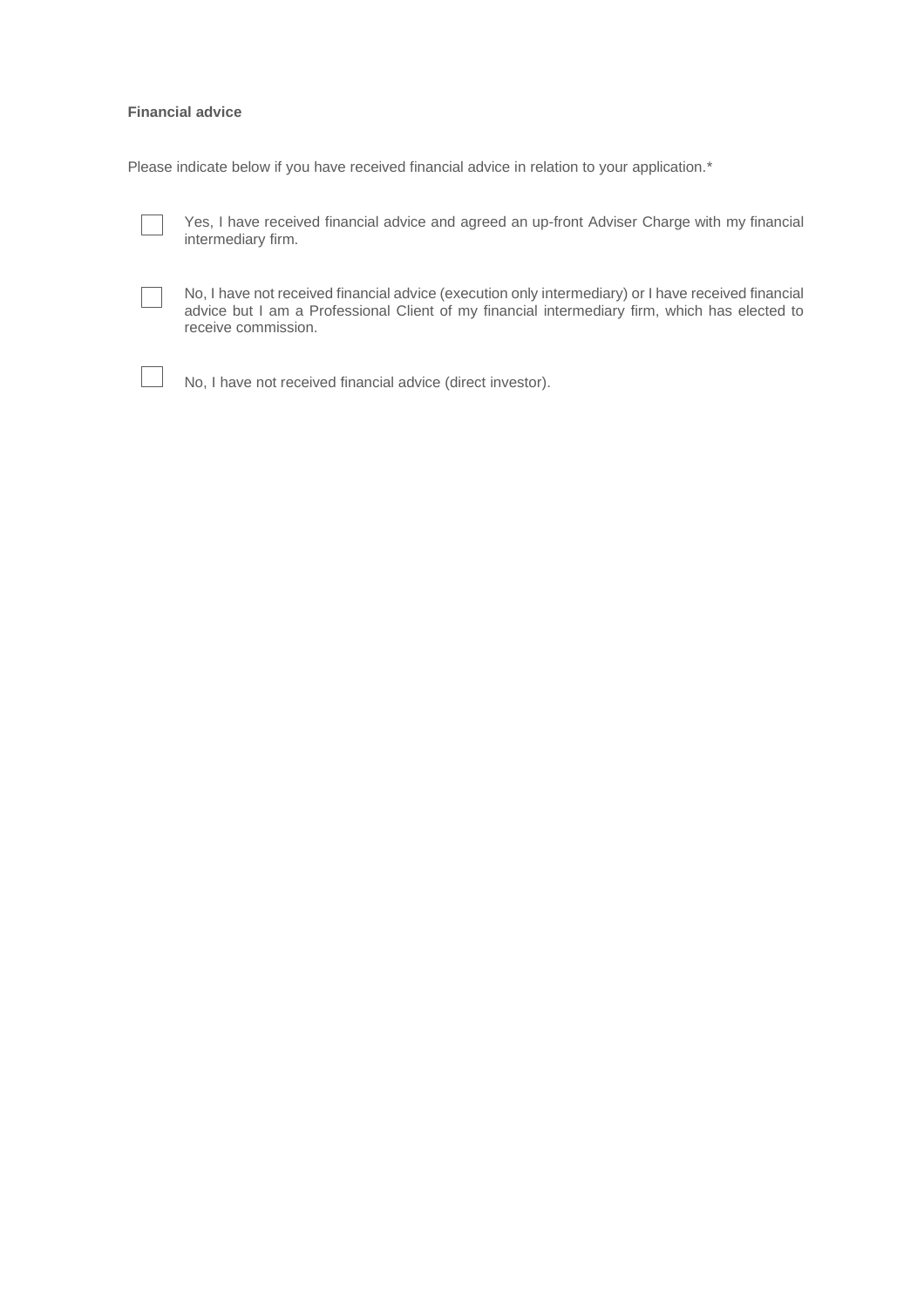#### **2. Application Amount Details**

| Application amount for B Shares (in income tax year 2021/2022) + | Α£ |  |
|------------------------------------------------------------------|----|--|
| Application amount for B Shares (in income tax year 2022/2023) + | в£ |  |
| Total Application amount (A+B)                                   | с£ |  |

*Total Application amount to be not less than £3,000 (multiples of £1,000 thereafter)* 

Payment Method\*\*

Please make an electronic transfer from an account in your own or joint name. Please use the payment reference of your initial(s) and the phone number provided in Section 1 (e.g. JB01484240910).

<sup>+</sup> Please note that the Application amount will be the sum which will be invested in the Company and which will appear in the income tax relief certificate associated with this investment and is the sum of (i) the subscription amount and (ii) any Adviser Charges to be facilitated.

\*\* Cheques may be received for accessibility purposes only. Details on where to send your cheque can be found in paragraph 1 of the Notes on the Application form and Payment Instructions.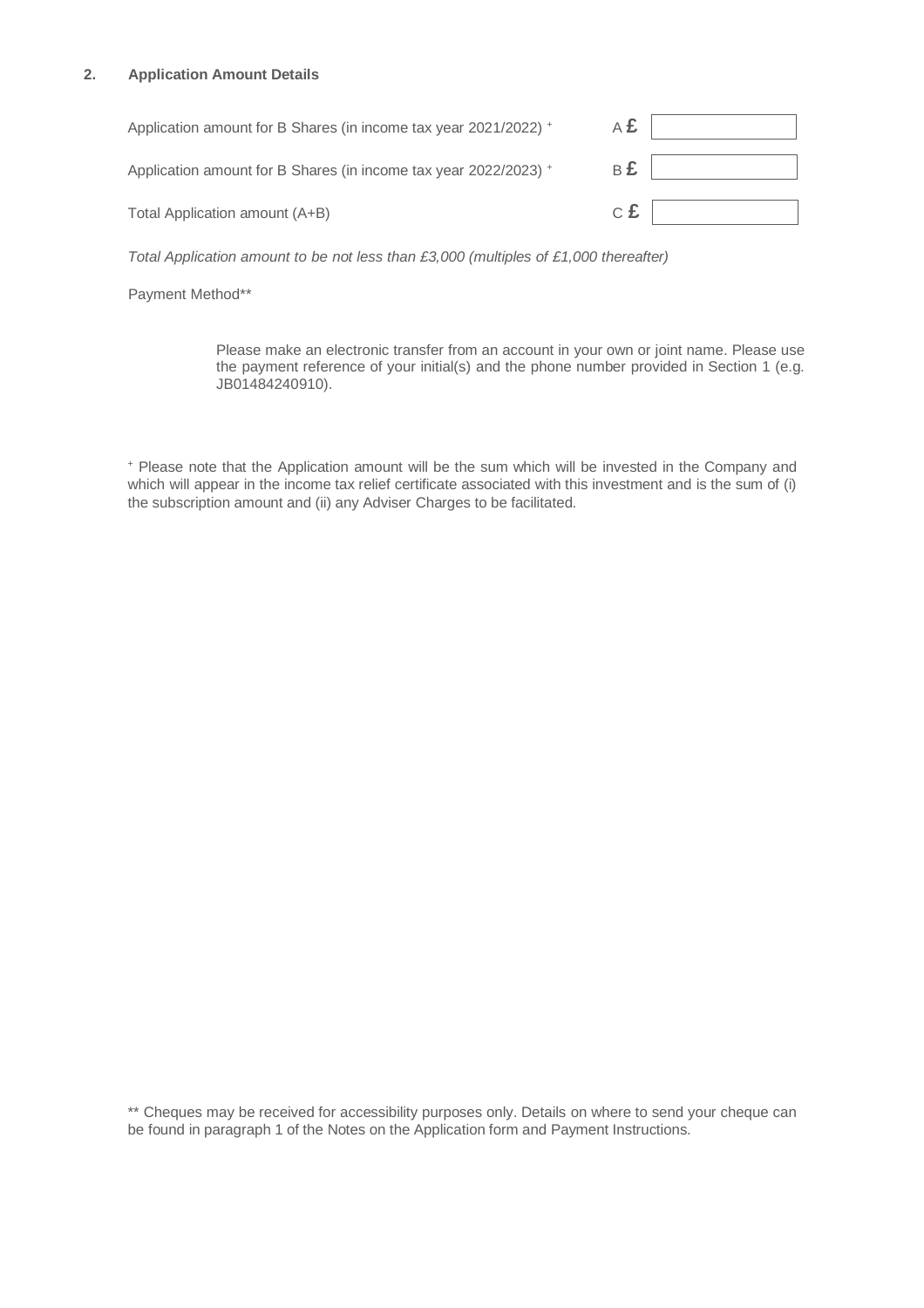#### **3. Money Laundering Requirements**

To ensure compliance with the Money Laundering Regulations 2017, it is also a term of your Application that we, Neville Registrars Limited, will utilise an online verification process operated by Equifax, and will submit your basic details for verification (that is to say, your name, address and date of birth or, if you are a body corporate, nominee, or trust; the same details of those persons whom have significant control over the entity, such as directors or trustees). In the unlikely event that we are unable to verify your information in this manner, we will then provide your basic details to SmartSearch (whose principal data partners are Experian and Equifax). Privacy policies for Equifax, SmartSearch, and Experian may be found on their respective websites.

Should online verification of your information still be unsuccessful, investors may instead be required to provide original or certified copy documents following completion of this application to our registered office as detailed in the accompanying Notes on the Application form.

#### **Should you not wish for your information to be provided to Equifax, SmartSearch, and/or Experian in this manner, please discontinue your application online and contact us in order to**  explore the possibility of only providing original or certified copy documents directly to us as **part of your application.**

Please note that until such time as the above checks have been completed, your funds may not be released to the Issuer, or retuned to you.

#### **4. Existing Shareholder (of Ordinary Shares or B Shares) or Existing Seneca Investor**

 $Yes \t No$ 

If you are an Existing Shareholder and your existing Shares are held in the name of a CREST/non-CREST nominee, please insert their details below:

| Nominee name:            |  |
|--------------------------|--|
| Nominee address:         |  |
| Nominee postcode:        |  |
| CREST participant ID:    |  |
| CREST member account ID: |  |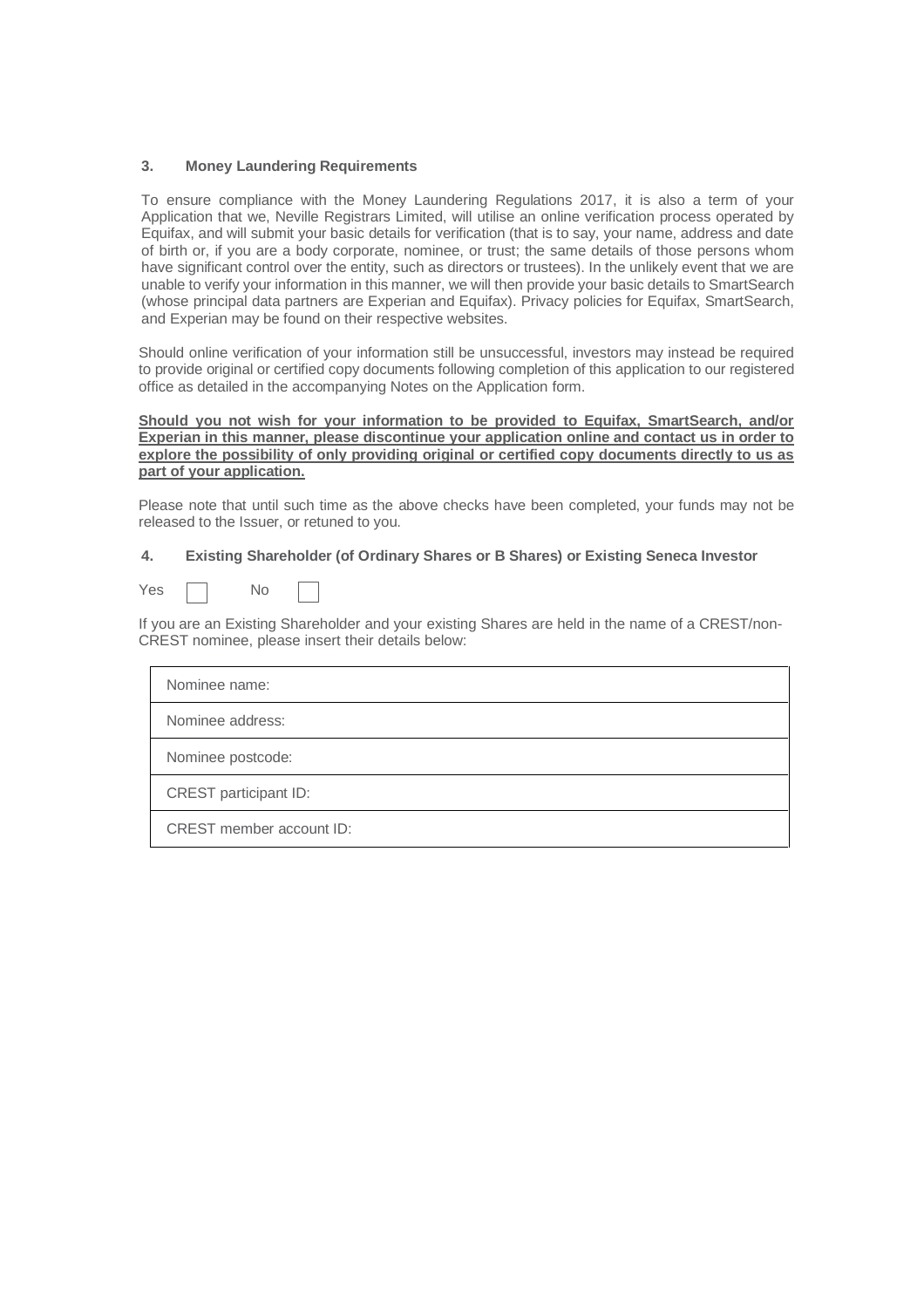#### **Administration of Shareholder Account**

Please complete Sections 5 and 6 as applicable.

#### **5. Communications**

#### Electronic Communications (Companies Act 2006)

The Company would like to communicate with you electronically in respect of your shareholding in the Company. We continue to encourage all of our investors to switch to receiving updates from the Company via e-mail and documents in soft copy. This enables you to receive documents more quickly and has the added benefits of being more environmentally friendly and reducing printing and postage costs.

The Articles of the Company provide authority to use electronic means to convey information to Shareholders, including, but not limited to, sending and supplying documents or information to Shareholders by making them available on a website. This means that you will receive notifications by email (where you have provided an email address below) or by letter that information and/or documents are available on the Company's website.

The purpose of this section is to ask how you would like to receive shareholder communications in future. Please select one of the following options:

- **Electronic By Email**: If you would like to be notified via email when shareholder documents are available on our website.
- **Electronic by Mail**: We will no longer post shareholder documents to you, but we will write to you whenever such documents are produced to advise you that they are available for viewing via the Company's website.
- **Paper**: If you would like to receive all shareholder documents in hard copy form.

You have the right to **opt out** of electronic communications at any time and to revert to paper format by writing to Neville Registrars Limited, Neville House, Steelpark Road, Halesowen B62 8HD.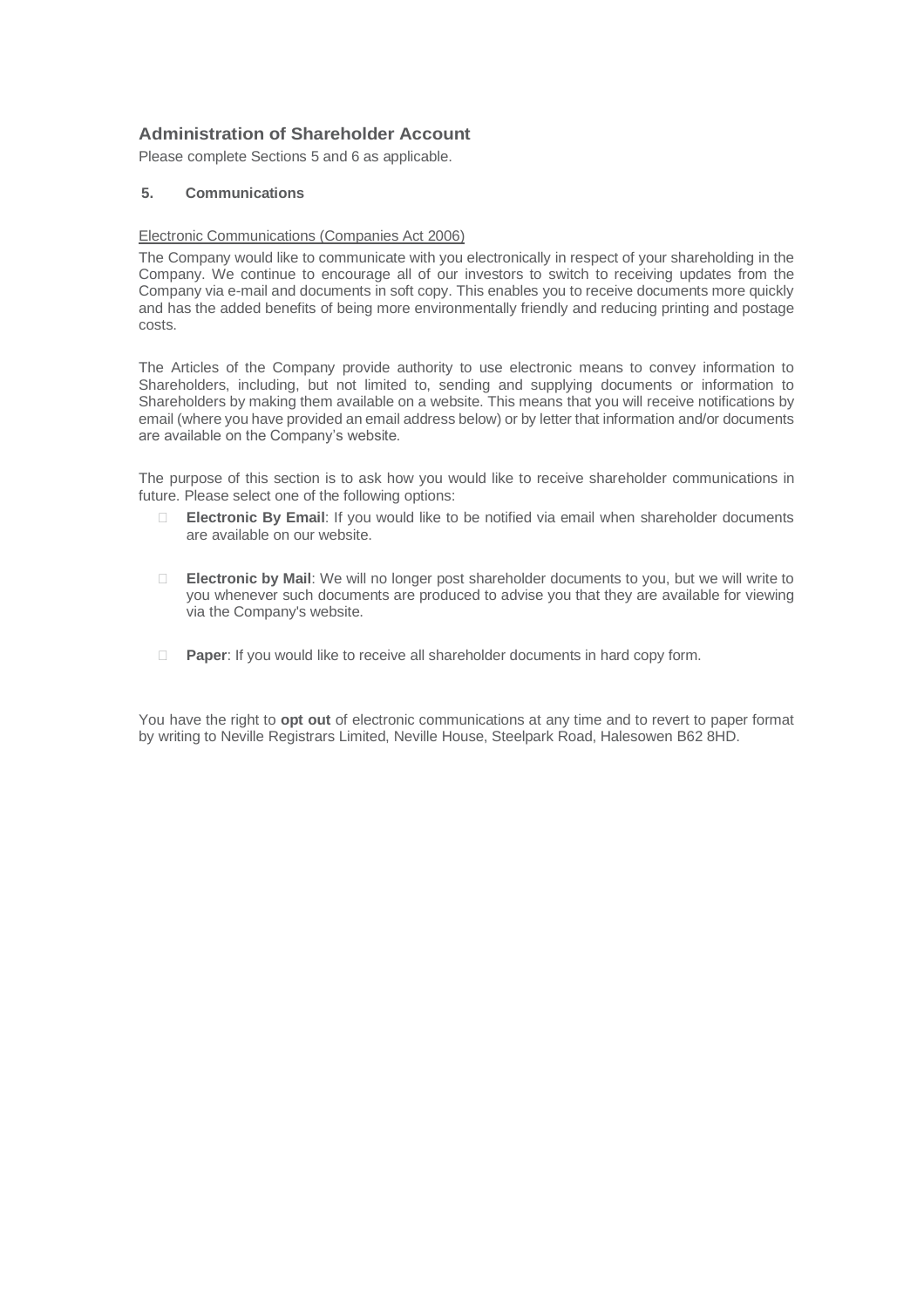#### **6. Payments of Dividends to your Bank Account**

If you wish that any B Shares for which your subscription amount is accepted are issued to your CREST/non-CREST nominee, please discuss your dividend payment options with your nominee and leave this section blank.

Otherwise, if you would like all dividends that may from time to time become due on any B Shares now standing or which may hereafter stand, in your name on the register of members of the Company to be paid directly into your bank or building society please provide the relevant details below. Alternatively, you will be sent a cheque.

The Company cannot accept responsibility if any details provided by you are incorrect.

Account name:

Account number (please quote all digits including zeros):

Sort code:

Name of bank or building society:

Building society reference or roll number (if applicable):

#### **7. Declaration and Signature**

By completing this application and making payment, I HEREBY DECLARE THAT

- 1 My decision to invest has been made on the basis of information in the Prospectus and any Key Information Document (KID) that has been made available in relation to the B Shares (on the Company's website at https://senecavct.co.uk/current-offer/, or which can be obtained free of charge upon written request to the Company);
- 2 I have read the Terms and Conditions of Application in the Prospectus and agree to be bound by them;
- 3 I have provided accurate information, to the best of my knowledge;
- 4 I agree to the Company facilitating payment of my financial intermediary's fees and charges as set out in Section 9 (including without limitation the initial/trail commission as set out in Section 10);
- 5 I agree to receive dividends in the manner as set out in Section 6;
- 6 I acknowledge that the information contained in this form and information regarding the Shareholder and any reportable accounts may be provided to the tax authorities of the country in which this account is maintained and exchanged with the tax authorities of another country or countries in which the Shareholder may be tax resident pursuant to intergovernmental agreements to exchange financial account information;
- 7 I confirm I have read and understood the above privacy notice which explains how my information will be used to enable the Company to process my Application and manage my ongoing investment;
- 8 I consent to the Company or a third party acting on the Company's behalf undertaking an online identity check for the purposes of the ML Regulations; and
- 9 I understand this is a LONG-TERM investment and have read the RISK FACTORS as set out in the Prospectus.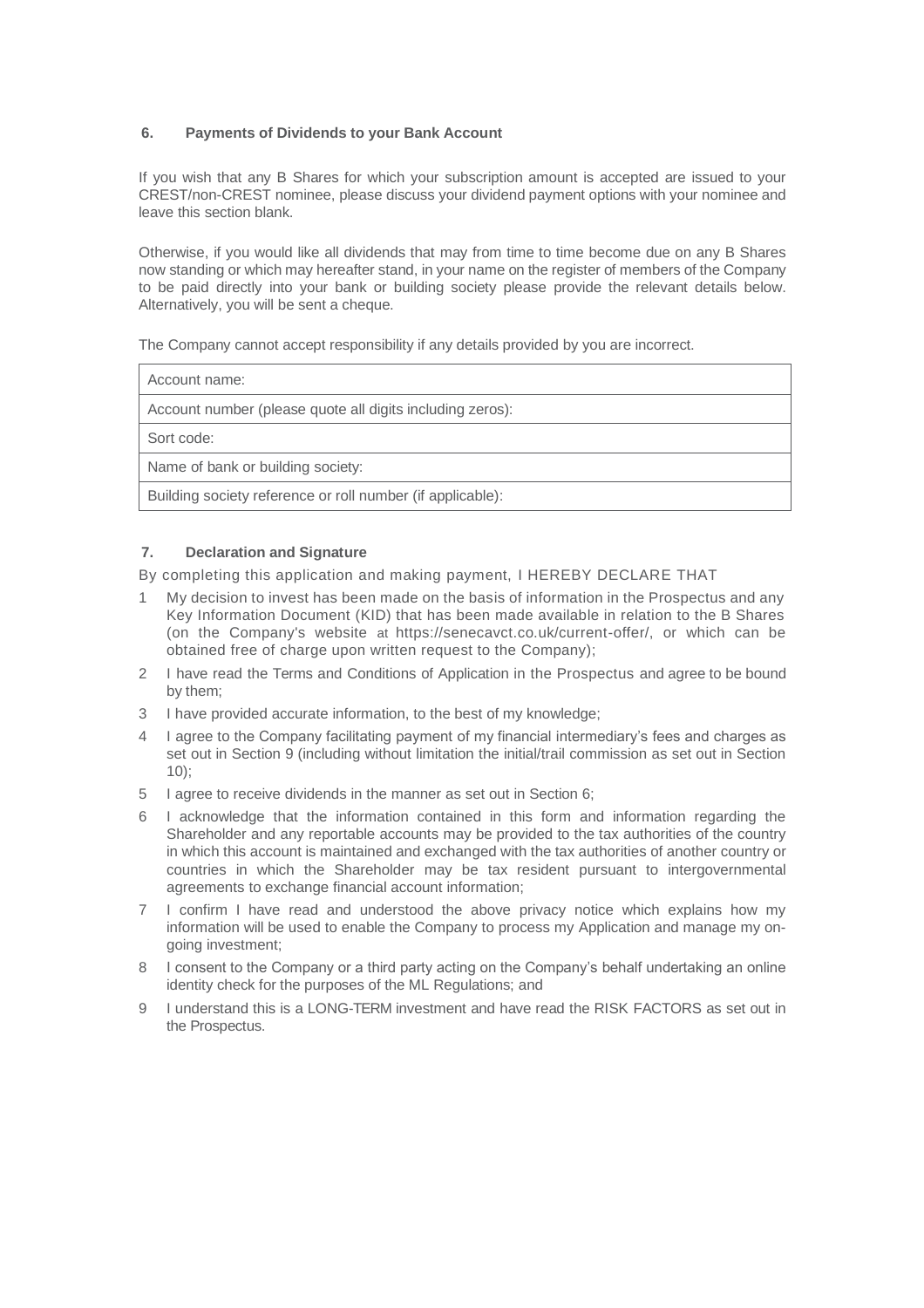#### **8. Details of financial advisers or execution only brokers (together "intermediaries") (if any)**

All intermediaries MUST advise their clients of the risk factors set out on pages 11 to 15 of the Prospectus.

Network details (if applicable)

| Network firm name: | Network firm FCA number: |
|--------------------|--------------------------|
|                    |                          |

#### Financial intermediary firm details

| Firm name:                                    | Firm FCA number:                                       |  |
|-----------------------------------------------|--------------------------------------------------------|--|
| Individual Adviser / Intermediary name:       |                                                        |  |
| Individual Adviser / Intermediary FCA number: | Individual Adviser / Intermediary reference<br>number: |  |
| Administrative contact:                       | Telephone number:                                      |  |
| E-mail address:                               |                                                        |  |
| Financial intermediary firm address:          |                                                        |  |
|                                               | Postcode:                                              |  |

Please tick one of the following:

Option A

I have provided financial advice to my client in respect of the Offer and my client is not a Professional Client.

 $\overline{\phantom{a}}$ 

#### *GO TO SECTION 9*

**OR**

Option B

I have acted for my client in an execution only capacity in respect of the Offer and/or my client is a Professional Client.

*GO TO SECTION 10*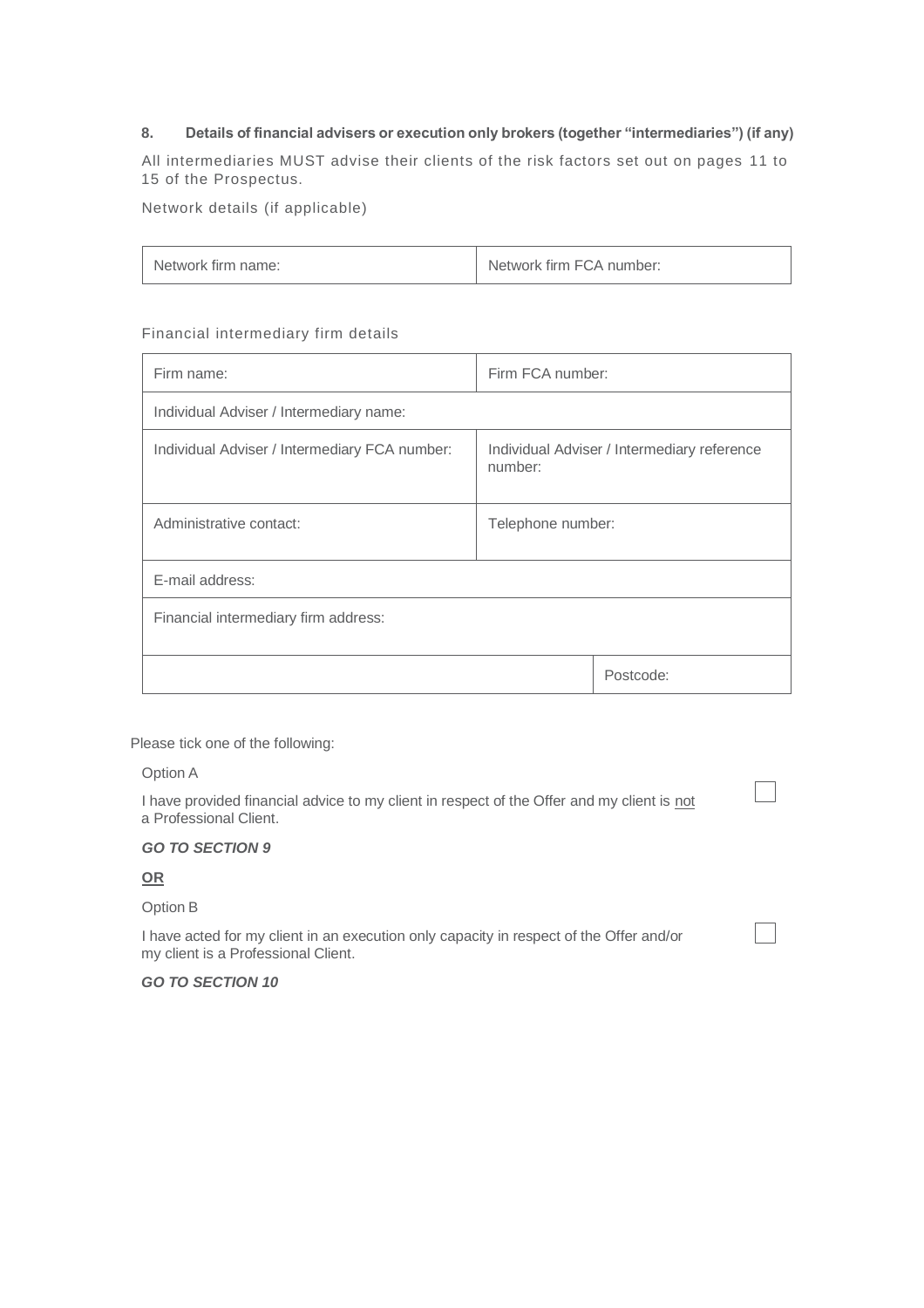**9. Direct Payment of Adviser Charges to a financial adviser (for Applications in respect of which intermediaries have offered financial advice) (To be completed by you and the intermediary whose details are in Section 8)**

#### **Option A**

I have agreed to pay fees direct to my financial adviser for advice relating to my investment on the basis agreed between us. I therefore do not require facilitation of any payment from my investment.

#### **Option B**

I have agreed to pay my financial adviser detailed in Section 8 a one-off Adviser Charge (up to a maximum of 4.5% of the total Application amount) for advice relating to my investment. I hereby instruct the payment of the following amount, as stated in the box below, from my Application amount stated in box 2C above and its remittance to my financial adviser on my behalf.

|--|

If in this Application form I am investing in each tax year, I agree to the amount stated above being paid in relation to the total of the amounts stated in boxes 2A and 2B above (such payment to be applied in proportion to the amounts stated in each of those boxes).

I understand that if my financial adviser's fee includes VAT, I may remain liable for the VAT element.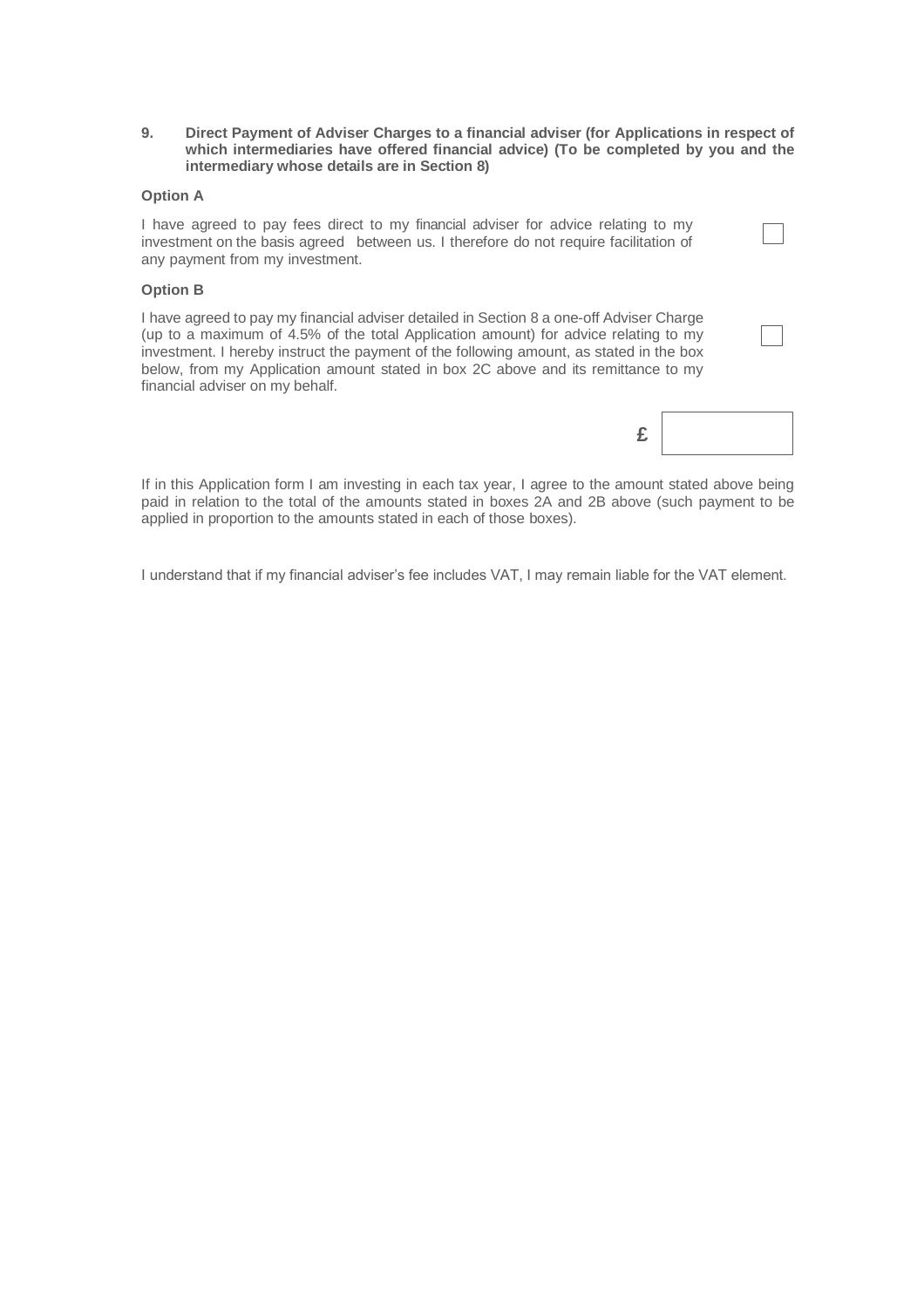**10. (i) If no trail commission is wanted, initial commission of up to 2.5% in total of the subscription amount may be paid for Applications in respect of which financial intermediaries have offered NO financial advice or their client is a Professional Client. (To be completed by you and the intermediary whose details are in Section 8)**



% of the subscription amount which should be waived in favour of additional shares for the Applicant by the financial intermediary in relation to initial commission

**(ii) If trail commission is wanted, initial commission of up to 2% of the subscribed amount and trail commission of up to 0.5% per annum for a maximum of 4 years may be paid for Applications in respect of which financial intermediaries have offered NO financial advice or their client is a Professional Client. (To be completed by you and the intermediary whose details are in Section 8)**



% of the subscription amount which should be waived in favour of additional shares for the Applicant by the financial intermediary in relation to initial commission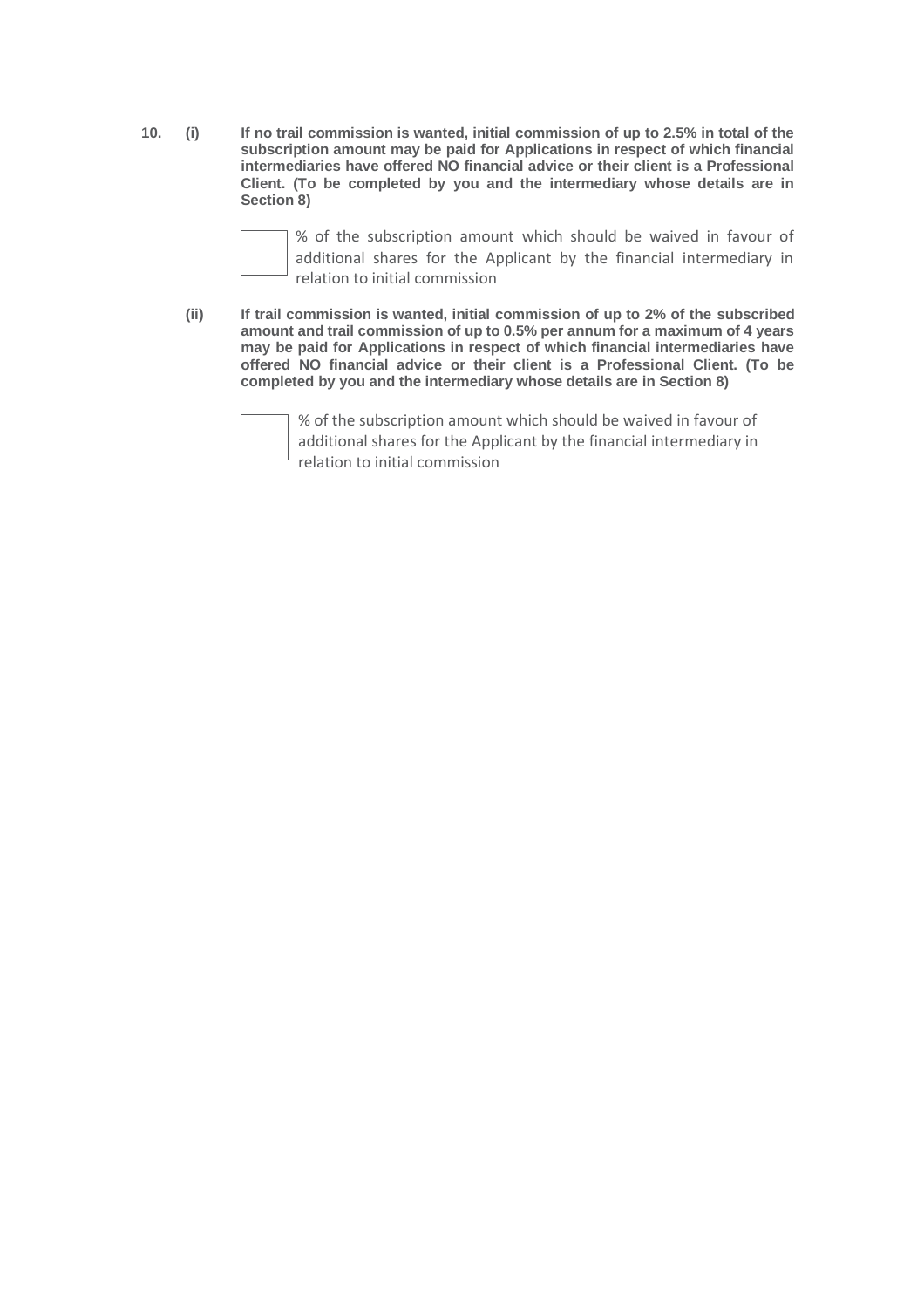#### **11. Direct Payment of either facilitated Adviser Charge or initial commission to a bank account. (To be completed by the intermediary whose details are in Section 8)**

If you would like your fees OR commission to be paid directly into your bank or building society, please provide your Bank or Building Society details below. The Company and Neville Registrars Limited cannot accept responsibility if any details provided by you are incorrect.

| Account name:                                                             |
|---------------------------------------------------------------------------|
| Account number (please quote all digits including zeros):                 |
| Sort code:                                                                |
| Name of bank or building society:                                         |
| Building society reference or roll number (if applicable):                |
| Financial intermediary firm fee reference number (if applicable):         |
| Finance department email (required for the issue of fee statements) $1$ : |
|                                                                           |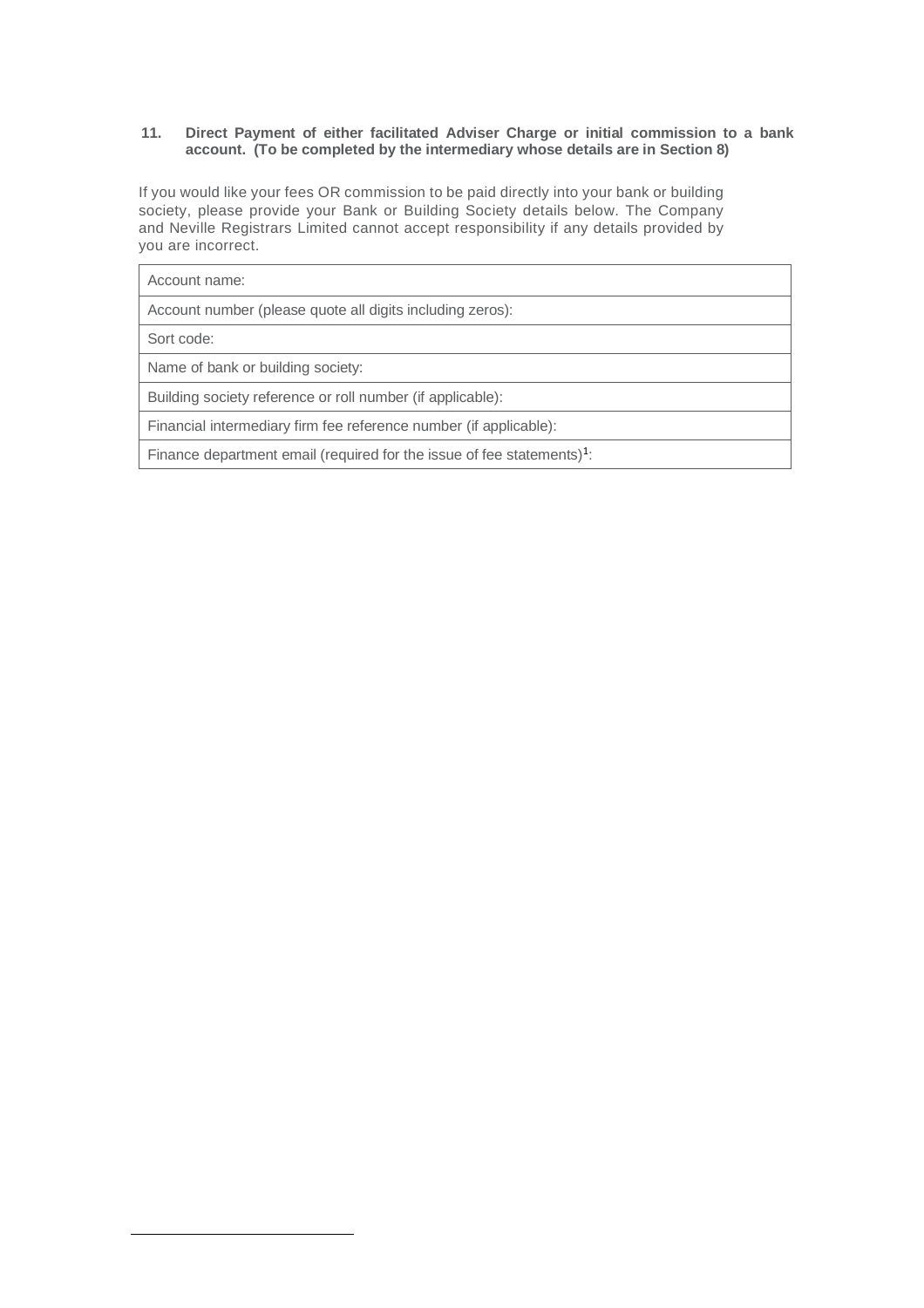#### **12. Financial intermediary firm certificate and signature**

By submitting this Application form, we, the financial intermediary firm identified in Section 8 above confirm that:

1. We have read and understood, and agree to be bound by, the Terms and Conditions of Application and other terms set out in the Prospectus and as further set out in this Application form (including without limitation the initial/trail commission as set out in Section 10);

2. We have applied customer due diligence measures on a risk sensitive basis in respect of the Application to the standard required by the ML Regulations within the guidance for the UK financial sector issued by the Joint Money Laundering Steering Group and in the event that the Company, the Investment Manager and/or the Receiving Agent require additional information in order to accept the subscription, we will provide it to them within two Business Days of receiving their request;

3. Where we have provided advice to the Applicant in connection with an investment in the Company, such investment is considered to be a suitable investment for the Applicant in their current circumstances;

4. Our details included in this Application form are true and accurate; and

5. We undertake to forthwith notify the Company of any changes to our details provided above and/or if the Applicant ceases to be our client in respect of his or her investment in the Company.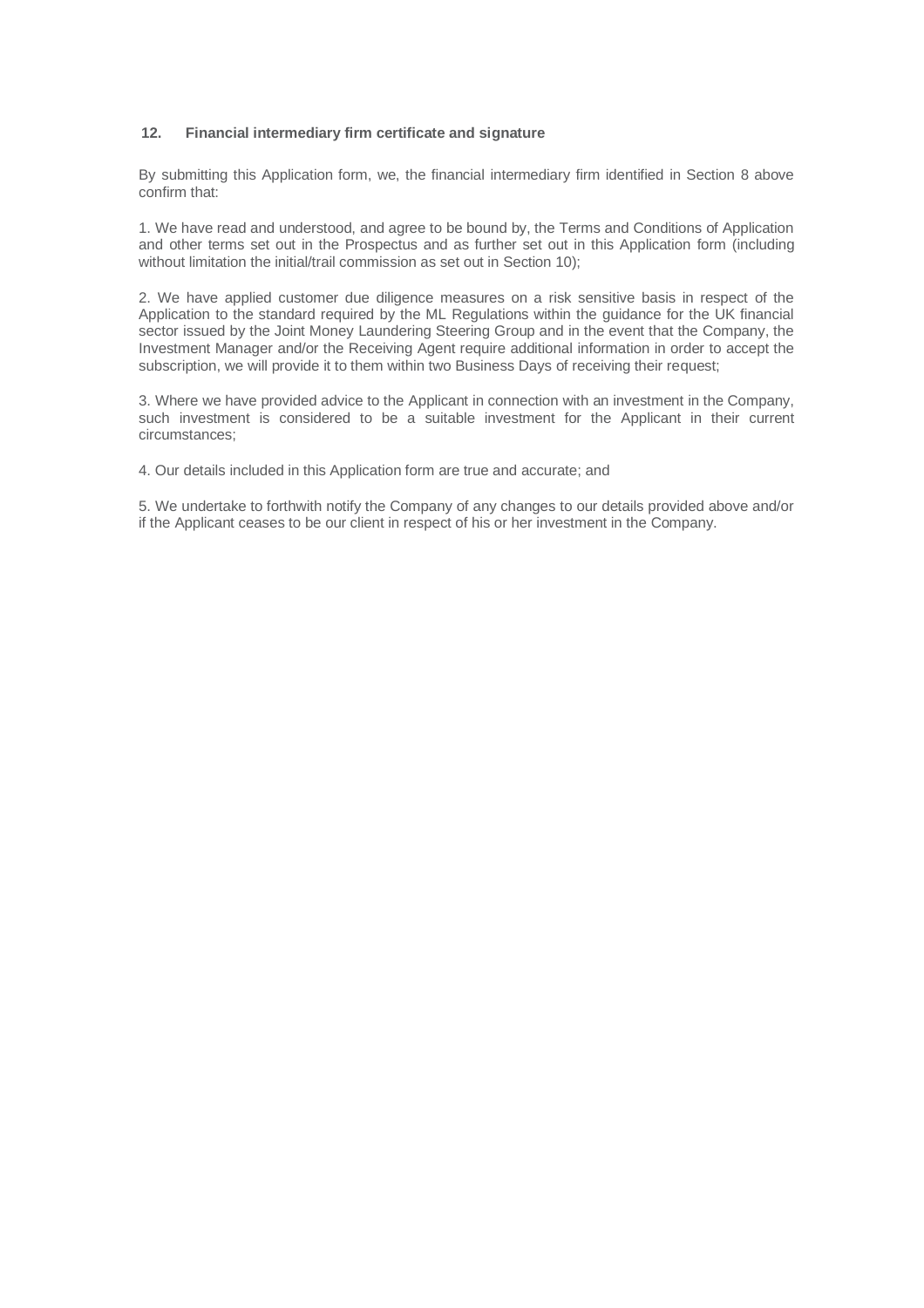### **Notes on the paper Application form and Payment Instructions**

It is essential that you complete all relevant parts of the Application form in accordance with the instructions in these notes.

You may send a scanned copy of the completed paper Application form by email to [enquiries@senecapartners.co.uk](mailto:enquiries@senecapartners.co.uk) or a hardcopy by post, or deliver it by hand (during normal business hours), to Seneca Partners Limited, 9 The Parks, Haydock WA12 0JQ.

If you have any questions on how to complete the Application please contact Neville Registrars Limited on telephone 0121 585 1131, or email support@nevilleregistrars.co.uk, or speak to your financial adviser.

Save where the context otherwise requires, words and expressions defined in the prospectus issued by Seneca Growth Capital VCT Plc on 29 October 2021 have the same meanings when used in these notes.

#### **PLEASE NOTE: IF YOU ARE A NOMINEE APPLYING ON BEHALF OF A BLOCK OF INVESTORS, PLEASE DO NOT COMPLETE THE APPLICATION FORM ATTACHED. INSTEAD, PLEASE CONTACT THE RECEIVING AGENT FOR ALTERNATIVE INSTRUCTIONS.**

#### **Payment Instructions**

1 Amount for which you wish to apply including (where relevant) any Adviser Charges the payment of which you would like the Company to facilitate: Insert (in figures) in boxes A and B in Section 2 the amount for which you wish to apply in relation to each individual tax year and insert (in figures) the total in box C. You are able to specify in which individual tax year you invest. The Application must be for a minimum of £3,000 and above that minimum in multiples of £1,000.

Payment can be made by electronic transfer, or cheque/bankers' draft for accessibility purposes only. Your payment must relate solely to this Application.

#### **Electronic Transfer**

If you wish to pay by electronic transfer, please transfer the exact amount shown in Box 2C to:

Bank: NatWest

Account Name: Neville Registrars

Sort code: 60-09-39

Account Number: 78719259

IBAN: GB75NWBK60093978719259

BIC: NWBKGB2L

Reference: Your initials and phone number (e.g. JB01484240910)

To allow sufficient time for your electronic transfer to clear, please note the following deadlines for receipt of Application and Application amounts:

- Noon on 4 April 2022 in respect of an Application for B Shares to be made in relation to the 2021/2022 tax year; and

- Noon on 24 October 2022 in respect of an Application for B Shares to be made in relation to the 2022/2023 tax year, unless the Offer is closed earlier.

If you have any questions, please contact Neville Registrars Limited on telephone 0121 585 1131, or email support@nevilleregistrars.co.uk.

#### **Paying by Cheque**

We will accept payment by cheque for those that are unable to pay electronically but encourage all Applicants to please pay by Electronic Transfer where possible. To pay by cheque or bankers' draft, please attach a cheque or bankers' draft to the Application form for the exact amount shown in Box 2C. Your cheque or bankers' draft must be made payable to "Neville Registrars Limited" and crossed "A/C Payee only". Please reference the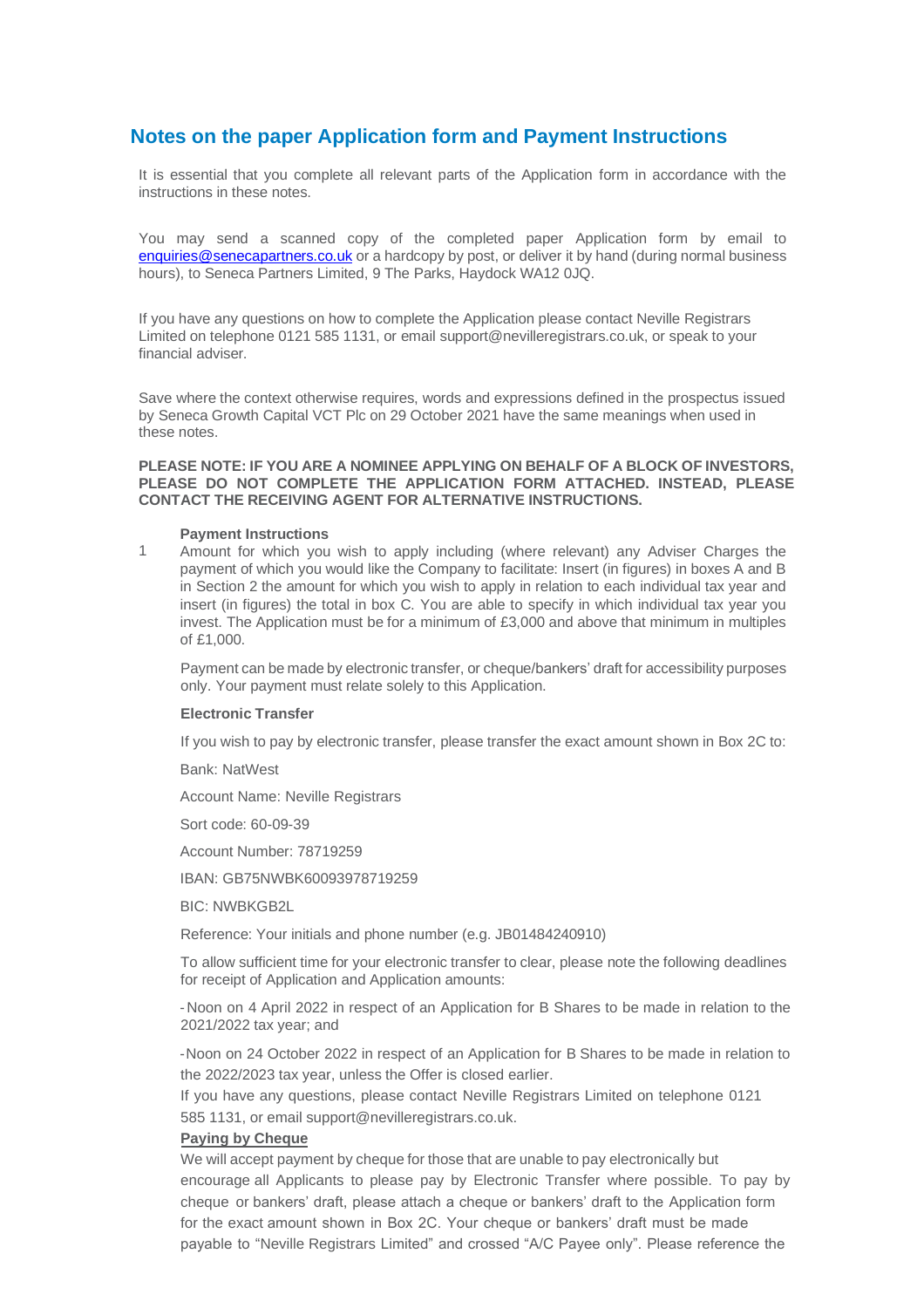back of your cheque with your initials and phone number (e.g. JB01484240910). Your payment must relate solely to this Application. Cheques may be presented for payment on receipt. Application forms accompanied by a post-dated cheque will not be processed until the cheque can be presented and will not be treated as being received by the Receiving Agent until that date.

To allow sufficient time for your cheque to clear, please note the following deadlines for receipt of Applications and Application amounts (if you post your Application form you are recommended to use first class post and allow at least four days for delivery):

-Midday on 22 March 2022 in respect of an Application for B Shares to be made in relation to the 2021/2022 tax year; and

-Midday on 11 October 2022 in respect of an Application for B Shares to be made in relation to the 2022/2023 tax year, unless the Offer is closed earlier.

Your electronic transfer, cheque or bankers' draft must be drawn in sterling on an account with a United Kingdom or European Union regulated credit institution, and which is in the sole or joint name of the Applicant and must bear, if a cheque, the appropriate sort code in the top right-hand corner. Electronic transfers using this Application form should reference the Investor's initials and phone number.

The right is reserved to reject any application in respect of which the Applicant's electronic transfer, cheque or bankers' draft has not been cleared on first presentation. Any monies returned will be sent through the post at the risk of the persons entitled thereto by cheque crossed "A/C Payee only" in favour of the Applicant without interest.

#### **Money Laundering Notice**

2 To ensure compliance with the Money Laundering Regulations 2017, it is also a term of your Application that Neville Registrars Limited will utilise an online verification process operated by Equifax, and will submit your basic details for verification (that is to say, your name, address and date of birth or, if you are a body corporate, nominee, or trust; the same details of those persons whom have significant control over the entity, such as directors or trustees). In the unlikely event that we are unable to verify your information in this manner, we will then provide your basic details to SmartSearch (whose principal data partners are Experian and Equifax). Privacy policies for Equifax, SmartSearch, and Experian may be found on their respective websites.

Should online verification of your information still be unsuccessful, investors may instead be required to provide original or certified copy documents following completion of this Application to our registered office as detailed above.

**Should you not wish for your information to be provided to Equifax, SmartSearch, and/or Experian in this manner, please discontinue your application and contact Neville Registrars in order to explore the possibility of only providing original or certified copy documents directly to us as part of your application.**

Please note that until such time as the above checks have been completed, your funds may not be released to the Issuer, or retuned to you.

**For an Application made through a financial intermediary:** verification of the Applicant's identity is provided as detailed in and confirmed by the completion of Section 12 of the Application by the financial intermediary

**For an Application made directly (not through a financial intermediary):** the Receiving Agent will arrange for a third party acting on the Company's behalf to undertake an online identity check for the purposes of the ML Regulations. The Company still reserves the right, however, to request identity documentation if needed. If required, the following identity documentation may be requested:

- a. a certified copy of either your passport or driving licence; and
- b. a recent (no more than three months old) original bank or building society statement, or utility bill, or recent tax bill, in your name.

If the above documents are requested, copies should be certified by a solicitor or a bank. Original documents will be returned by post at your risk. If a cheque or electronic transfer is drawn by a third party, the above will also be required from that third party.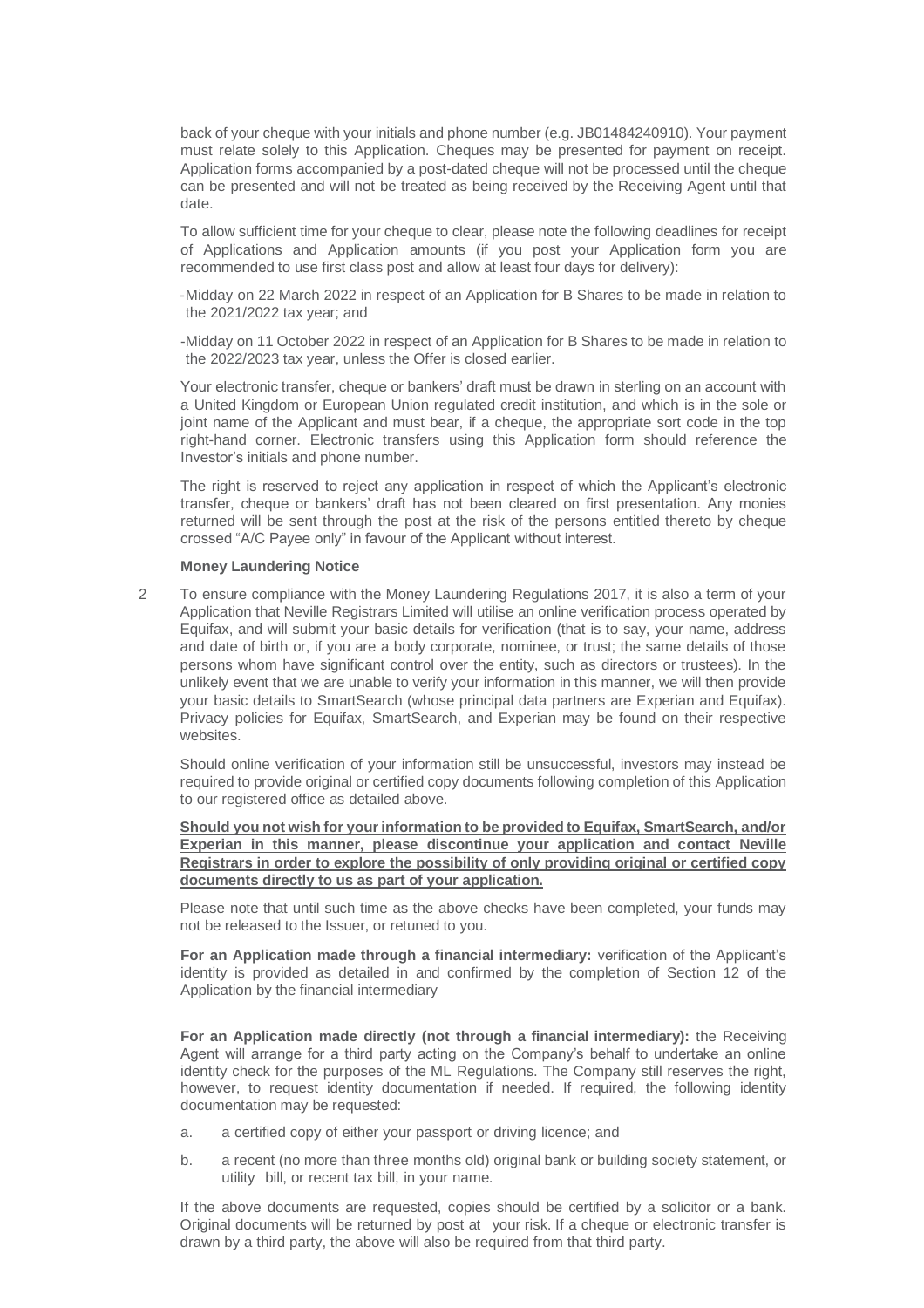- 3 Name and address, etc: Insert (using block capitals) in Section 1 your full name, full address including the post code, e-mail address, daytime telephone number, National Insurance number and date of birth. If applicable provide details of other countries where you are a tax resident and provide your tax identification number for each jurisdiction. You must inform us if you are a US citizen.
- 4 Declaration: By completing the Application form in Section 7 you agree to invest in the Company in accordance with the Terms and Conditions as set out in Part 6 of the Prospectus.

#### **Administration of Shareholder Account**

- 5 Section 6 of the Application form allows you to indicate whether you would like to have dividends paid directly into your bank account. Dividends paid directly into your account will be paid in cleared funds on the dividend payment date. Your bank or building society statement will identify details of the dividends as well as the dates and amounts paid. Dividends paid by cheque will be sent to the Shareholder's registered address using standard mail delivery at the Shareholder's own risk if Section 6 is not completed. The Company's Registrar will charge administration fees for re-issuing cheques.
- 6 Financial intermediaries' details: in order to assist in the making of the Application, and to process the payment (if any) of any Adviser Charges or payment of commission from the Application amount the Applicant has provided – appropriately authorised financial intermediaries should complete Sections 8 and 9 or 10, giving their contact name, address and their FCA number. Please note the financial advisers' obligations to advise their clients of the risk factors set out on pages 11 to 15 of the Prospectus.
- 7 Bank details for one-off fees or commission: Financial intermediaries who are entitled to receive a one-off Adviser Charge or commission can choose to have these paid directly to their bank account. In order to facilitate this, please complete Section 11 of the Application form.